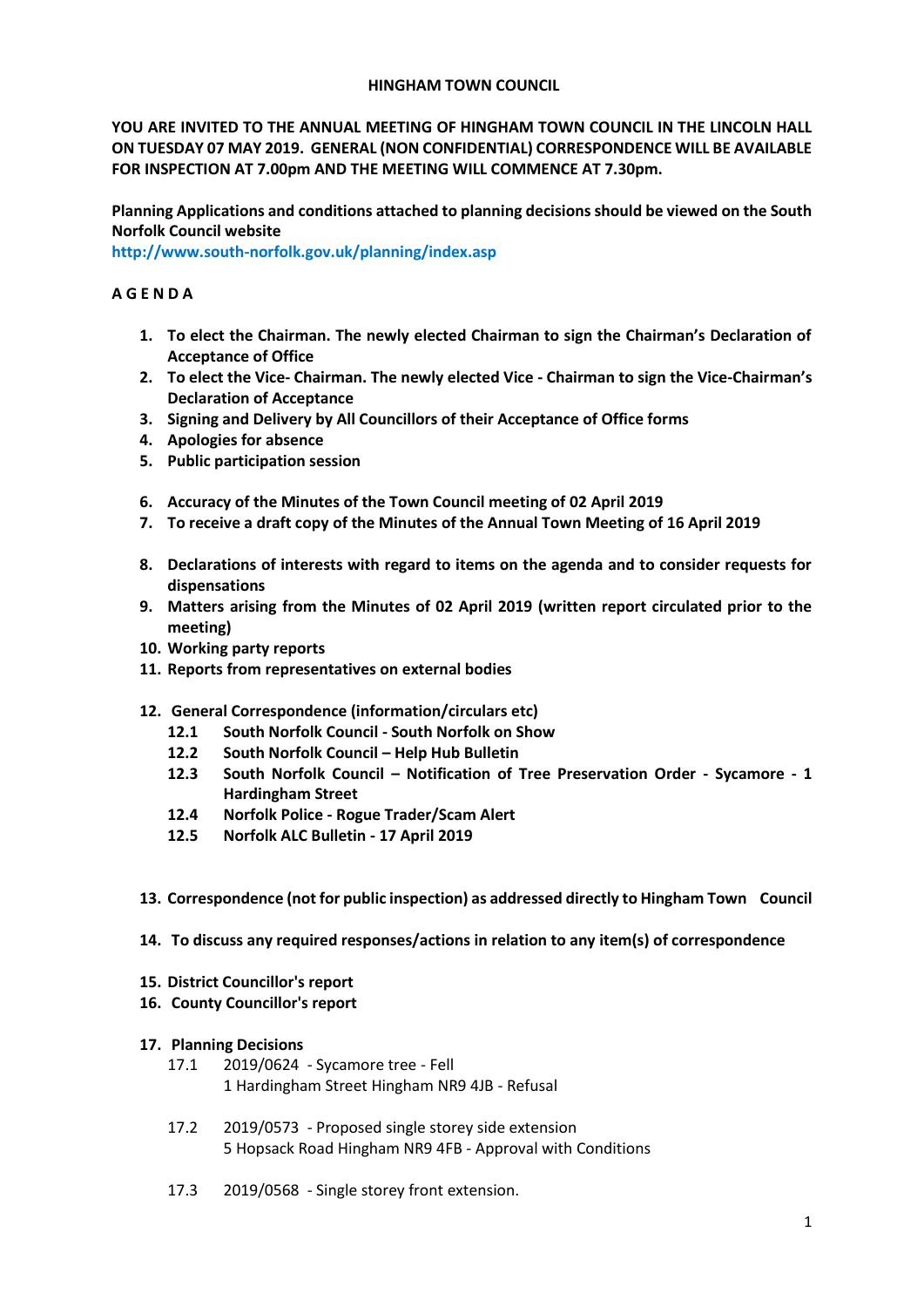Orchard House Mill Corner Hingham Norfolk NR9 4LG - Approval with Conditions

- 17.4 2019/0478 Replace existing rear sunroom and out-building with single storey extension.
	- 12 Copper Lane Hingham Norfolk NR9 4JS Approval with Conditions
- 17.5 2018/1843 Dwellinghouse and garage. Land East Of The Fields Hingham Norfolk - Refusal

# **18. Planning Applications (as notified by SNC for consultation)**

**18.1.1 2019/0827 Residential development of 5 single storey dwellinghouses. Land South Of Watton Road Hingham Norfolk**

*(other applications where the Town Council is not a consultee)*

*18.2.1 2019/0809 - Notification for Prior Approval for a proposed change of use of B8 commercial storage building and land within the curtilage to C3 single dwelling. Storage Building - South Of Watton Road Hingham Norfolk*

*18.2.2 2019/0860 - Oak (T1) - fell, Various (T2) - prune back overhanging branches from 2m to 0.25m. - Fairland House 2 The Fairland Hingham Norfolk NR9 4HN*

- **19. To consider annual membership renewal of the Norfolk Association of Local Councils**
- **20. To review the Hingham Town Council Code of Conduct**
- **21. To receive a copy of Standing Orders**
- **22. To consider any applications for co-option onto the Town Council**
- **23. To receive a copy of the Good Councillor Guide (sent electronically)**
- **24. To receive the "Registration of Pecuniary and Other Interests" forms - which must be completed, signed and returned by 04 June 2019.**
- **25. To review Standing Orders for Working Parties**
- **26. To discuss and agree the cemetery fees discretion policy**
- **27. Review of representation on external bodies and arrangements for reporting back**
- **28. Review existing Working Parties and the Finance Committee and membership to them**
- **29. To review the Hingham Town Council Policy on Filming and Recording of Meetings**
- **30. Proposal to adopt a new policy to cover dealing with the media and use of Social Media**
- **31. Proposal to invite tenders for/ discuss the street lighting maintenance contract**
- **32. To note the time and place of meetings of the Council up to and including the next annual meeting of the council (to include the date of the next Annual Town Meeting)**
- **33. To propose items for the next Agenda**

#### **FINANCE**

- **34. To receive copies of the Hingham Town Council Financial Regulations**
- **35. To discuss and agree amendments to the bank mandate/cheque signatories**
- **36. To agree and sign off the Year End Accounts**
- **37. To receive South Norfolk Council notification of payment of the grant and precept**
- **38. To receive notification of the section 137(4)(a) of the Local Government Act 1972 ("the 1972 Act") for 2019-2020 ( £8.12 per Local Government Elector)**